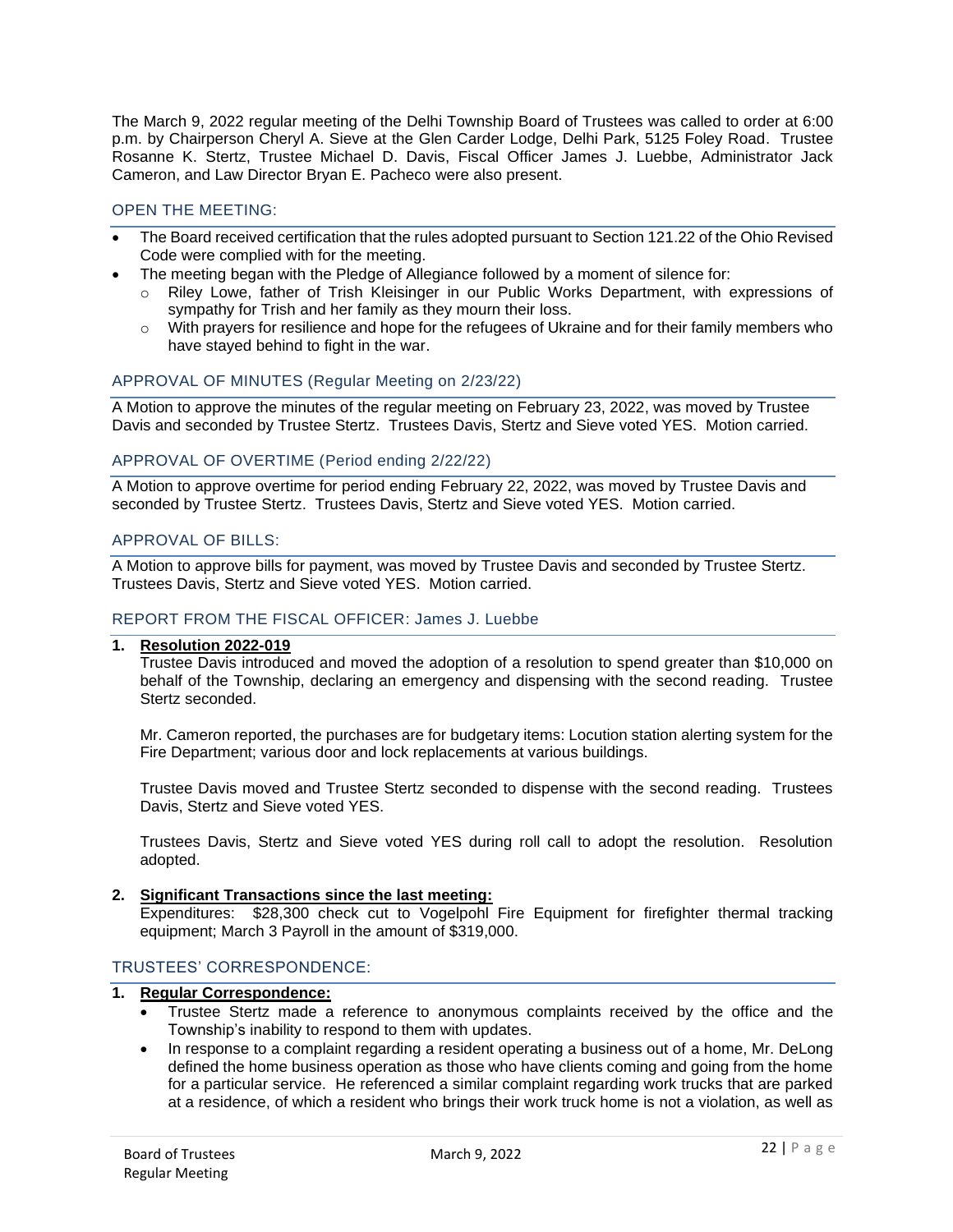other residents who may work out of a home office but not have clients coming and going from their home.

- Trustee Stertz reported on the receipt of an email from a resident thanking Police Officer Mark Myers for saving his little girl from a recent dog attack.
- Trustee Sieve referenced an invitation from Commissioner Driehaus to join the county and other community leaders in recognizing Women's History Month.

# **2. Delhi Skirt Game Correspondence:**

- **Opening Statements:**
	- $\circ$  Trustee Mike Davis began by stating his support of the Skirt Game. He confirmed that that it was never his intention, nor the Township's, to prevent the game from happening, and addressed any reporting to the contrary to be a mis-representation of his and the Township's intentions to share some of the comments and suggestions from the community. He stated that he will continue to support, as the Township always does, the use of Delhi Park for the two-day event, and the annual contract that the Trustees approve; as well as the Skirt Game Committee who will vote on how the game will be presented.
	- $\circ$  Trustee Rose Stertz opened by stating her full support of the Delhi Skirt Game's mission and the great causes it supports. She addressed the Township's longstanding partnership with the committee and commitment to the event, and the conversation that is had every year to establish a contract for the use of the park, during which time any comments or suggestions that the trustees receive are brought to the attention of the committee to make them aware of the community's perception of the event. She stated some facts about sponsorships being withdrawn in the past few years, and declining profits over the past five years, and this year's attempt to again share feedback from the community with the committee that she feels could reinvent the event and increase attendance. She shared some of the suggestions that the trustees received, including the use of themes. She closed by stating that she would only hope that the committee, when they vote on the presentation of the game this year, would consider the suggestions and the feelings of the population who have expressed that they are offended.
	- $\circ$  Trustee Sieve opened by thanking everyone for taking the time to submit their comments. She expressed her love of the mission of the Skirt Game, and her gratitude for all the committee has done for our community and how they have respected the fragility of our residents in need. She identified the Township's support and partnership with the Skirt Game Committee, and the annual process to talk about the contract, and the suggestion offered this year to mellow and evolve the game for 2022, making it clear that the Township did not say no to anything. As an elected official, she affirmed that she represents all of the residents of Delhi, and knowing the members of the committee to be selfless, caring individuals, she asked them to be sensitive to those in the community who have expressed that they find if offensive when they vote on how to move forward with the game at their committee meeting tomorrow.

### • **Public comments from the following individuals were heard and addressed:**

- o Kelly Conley, resident at 5316 Teaberry Court and committee member, shared his stance on the event being rooted in the tradition of the game being played by men in dresses and his desire to see it continue in the same manner.
- o Nancy Ruhe Dittelberger, resident at 5317 Panther Court and committee member, expressed her concerns and communicated her support of the game with men wearing dresses.
- $\circ$  Jackie Pulskamp, resident at 4849 Sapphire and lifetime resident, shared her opinion of the tradition of the game and her support of the game with men wearing dresses.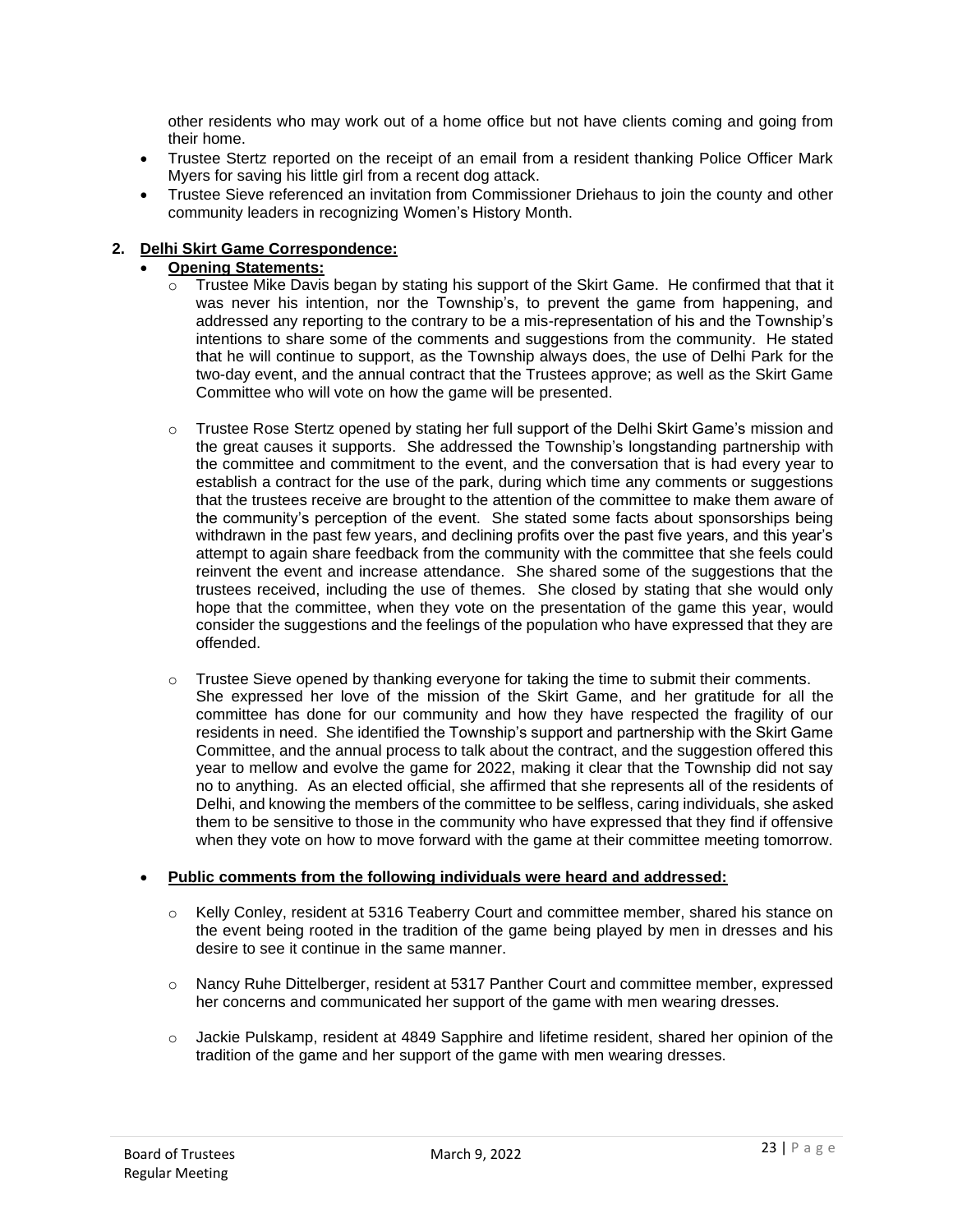- o Hal Franke, resident at 6340 Rapid Run Road and former trustee, communicated that he feels the tradition should be protected and should continue as it seems to only offend a very small percentage of the population.
- o Mike DeMoss, resident at 5190 Foley Road and committee member, stated that he doesn't care as much about what the men wear, as long as they can continue to help people in need.
- $\circ$  Chris Cocco, resident at 5367 Foley Road, shared his thoughts and opinion that people have the choice to attend, or not attend, if offended.
- o Richard Betz, 448 Leath Avenue, lifelong resident and gay member of Delhi, supports the event with men wearing dresses.
- $\circ$  Carl Idler, resident at 5372 Plover Lane, committee member and participant in the game, shared his position in favor of the men wearing dresses.
- $\circ$  Justin Maxwell, 5361 Tompkins Avenue, 45227, born and raised in Delhi, expressed his opinion that the game could be mocking the drag or transgender community.
- o Tanya Simpson, resident at 5336 Briarhill Drive and committee member, communicated her support of the skirt game being played in its traditional format.
- o Doug Galbraith, resident at 520 Zion Road and previous Delhi resident and Skirt Game volunteer for many years, stated his support of the game played with men in dresses.
- o Todd Schimpf, resident at 818 Martini Road and member of the committee, stated his support of the game with men wearing dresses.
- Closing comments from the Trustees restating their positions and desire to have a two-way conversation while working with the committee on the details of the contract.
- It was the consensus of the Board to move forward with entering into contract with the Skirt Game Committee for the use of park facilities for the two-day event, while supporting the Skirt Game Committee with their decision regarding how to present the skirt game.

## FIRE DEPARTMENT: Chief Doug Campbell

### **1. Resignation Recommendation**

A Motion to Approve the voluntary resignation of Part-Time Firefighter/Paramedic Hayden C. Drechsler effective on March 19, 2022, was moved by Trustee Davis and seconded by Trustee Stertz. Trustees Davis, Stertz and Sieve voted YES. Motion carried.

• Best wishes to Hayden on his new position with the Little Miami & Fire Rescue Department.

### PARKS & RECREATION: Assistant Township Administrator Greg DeLong

## **1. Resolution 2022-020**

Trustee Davis introduced and moved the adoption of a resolution restating the Parks & Recreation User Permit Fee Schedule for permits in connection with the limited exclusive use of facilities and participation in programs, declaring an emergency and dispensing with the second reading. Trustee Stertz seconded.

Mr. DeLong reported that the resolution re-states the most recent approved version of the User Permit Fee Schedule in connection with fees related to the use of park facilities and programs.

He informed the Board that the department will be doing an audit of the fee schedule, including a comparison to what other communities are charging, and will consider increasing the fees to be more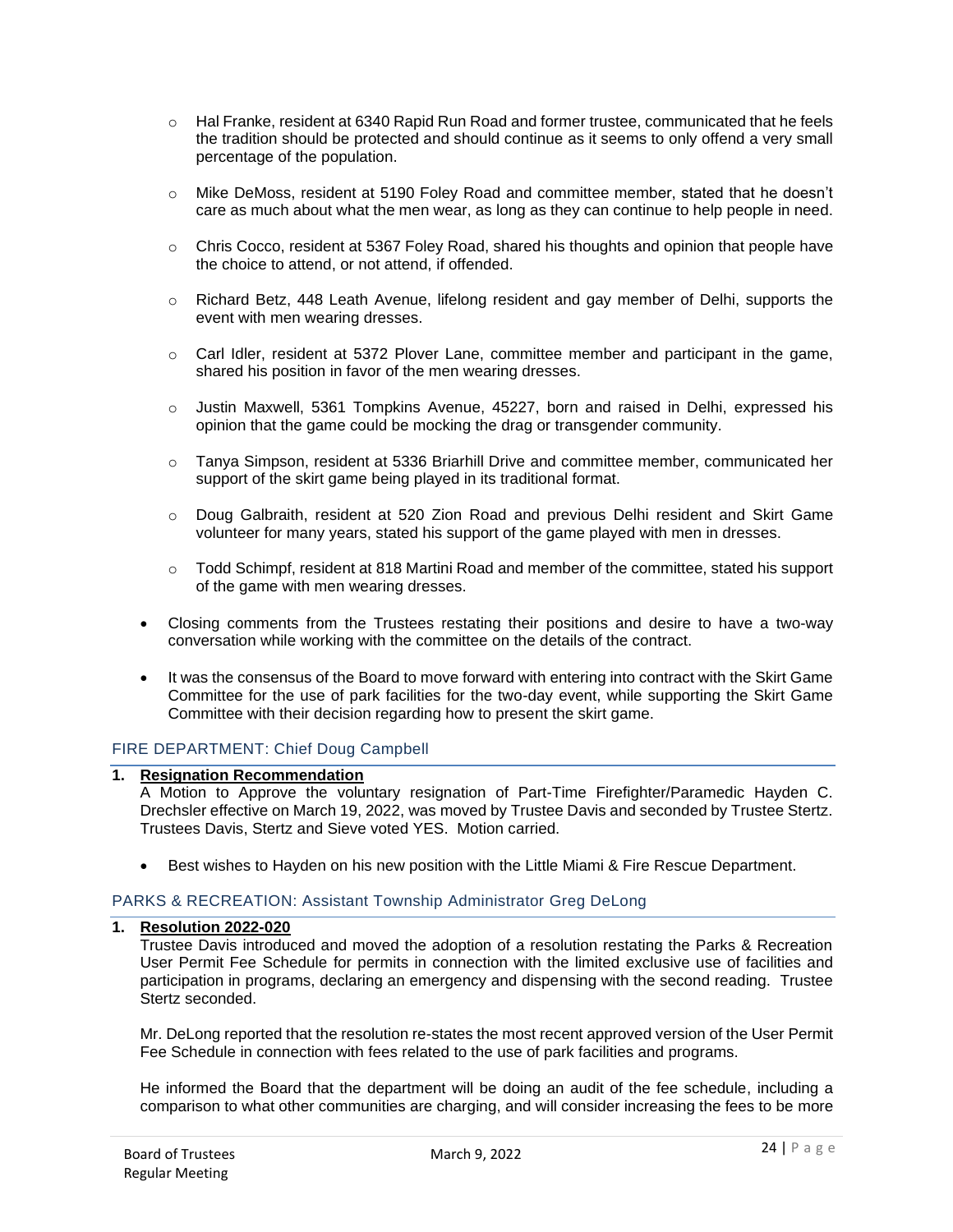competitive with the market. In response to a question from Trustee Sieve regarding the rental of the stage in Delhi Park, Mr. DeLong confirmed that they are not currently renting out the stage but will include it as a rental item in this year's review.

Trustee Davis moved and Trustee Stertz seconded to dispense with the second reading. Trustees Davis, Stertz and Sieve voted YES.

Trustees Davis, Stertz and Sieve voted YES during roll call to adopt the resolution. Resolution adopted.

## **2. Hiring Recommendations**

- A Motion to Approve the rehiring of Elizabeth A. Roedersheimer as Seasonal Parks & Recreation Worker in the Parks & Recreation Department at a pay rate of \$16.00 per hour effective March 10, 2022 and upon successful completion of drug testing, was moved by Trustee Davis and seconded by Trustee Stertz. Trustees Davis, Stertz and Sieve voted YES. Motion carried.
- A Motion to Approve the rehiring of Louis J. Nie, Jr. as Seasonal Parks & Recreation Worker in the Parks & Recreation Department, at a pay rate of \$15.50 per hour effective March 10, 2022 and upon successful completion of drug testing, was moved by Trustee Davis and seconded by Trustee Stertz. Trustees Davis, Stertz and Sieve voted YES. Motion carried.
- A Motion to Approve the rehiring of Jacob A. Rudolf as Seasonal Parks & Recreation Worker in the Parks & Recreation Department at a pay rate of \$15.00 per hour effective March 10, 2022 and upon successful completion of drug testing, was moved by Trustee Davis and seconded by Trustee Stertz. Trustees Davis, Stertz and Sieve voted YES. Motion carried.
- A Motion to Approve the hiring of Cameron Adams as Event Coordinator in the Parks & Recreation Department at a pay rate of \$15.00 per hour upon successful completion of the pre-employment drug testing, background check, and voice stress analyzer effective March 10, 2022, was moved by Trustee Davis and seconded by Trustee Stertz. Trustees Davis, Stertz and Sieve voted YES. Motion carried.
- Mr. DeLong stated there are a number of opportunities for part time summer work, and volunteer work at Floral Paradise Gardens.

# POLICE DEPARTMENT: Assistant Chief Jeff Braun

### **1. Hiring Recommendation**

A Motion to Approve the hiring of Anthony A. Crawford as Police Officer at the first-year rate per the collective bargaining agreement with the Delhi Police Association upon successful completion of the background investigation, psychological testing, physical exam and drug testing, was moved by Trustee Davis and seconded by Trustee Stertz. Trustees Davis, Stertz and Sieve voted YES. Motion carried.

Assistant Chief Braun reported that the department started the hiring / interview process early in 2021 to fill open positions that were the result of two retirements back in June.

In response to Trustee Sieve's question regarding Anthony's hire date, Assistant Chief Braun confirmed that the actual hire date is pending the phycological and physical testing, while they do not anticipate any issues.

Mr. Cameron identified two recent interviews, both female, that they are considering making a conditional offer to hire.

Assistant Chief Braun confirmed that hiring two police officers would bring the staffing level to 33, which is their preferred number. He confirmed that recruitment is ongoing.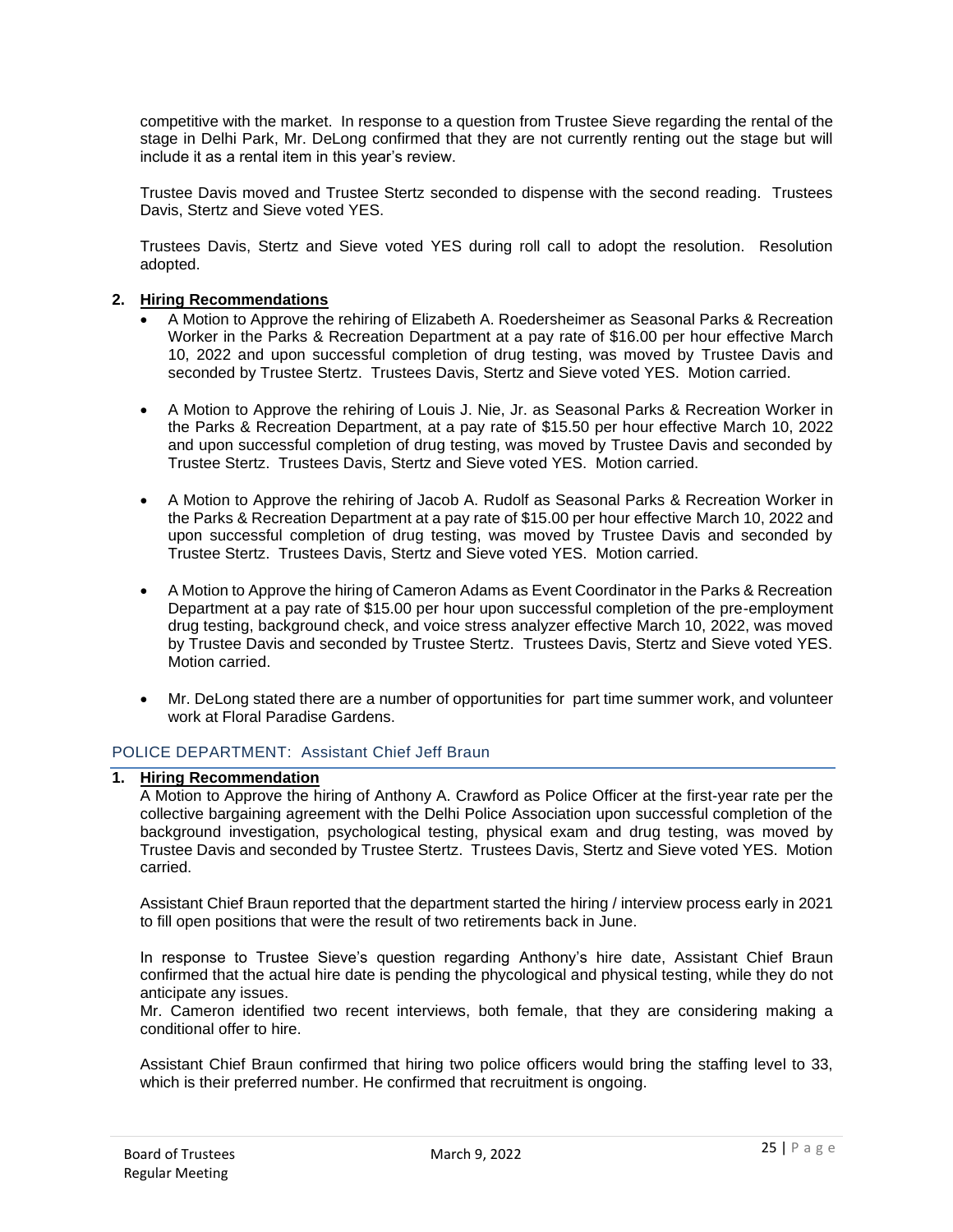Trustee Davis referenced recent adjustments to the pay scales that created some lateral movements and created opportunities to hire.

## PUBLIC WORKS DEPARTMENT: Director Ron Ripperger

### **1. Resolution 2022-021**

Trustee Davis introduced and moved the adoption of a resolution authorizing execution and submission of the 2021 Township Highway System Mileage Certification, declaring an emergency and dispensing with the second reading. Trustee Stertz seconded.

Mr. Ripperger reported that ODOT conducted an audit of all townships of which lowered our total mileage by ½ a mile.

Trustee Davis moved and Trustee Stertz seconded to dispense with the second reading. Trustees Davis, Stertz and Sieve voted YES.

Trustees Davis, Stertz and Sieve voted YES during roll call to adopt the resolution. Resolution adopted.

### **2. Additional Items:**

- Rapid Run Road Project a Hamilton County project replacing culverts expected to take approximately 3 months to complete.
- Fehr Road closure also a Hamilton County project involving a water main replacement. He confirmed that the contractor has been very responsive to complaints from the residents.
- Litter patrols confirmed that Hamilton County has been very responsive to the removal of litter this year.

### ADMINISTRATION: Township Administrator Jack Cameron

#### **1. Resolution 2022-022**

Trustee Davis introduced and moved the adoption of a resolution authorizing the Administrator to amend the agreement with Constellation New Energy – Gas Division, LLC (Constellation) as the natural gas supplier to the Township's Natural Gas Aggregation program, authorizing the Township Administrator to execute the agreement, declaring an emergency and dispensing with the second reading. Trustee Stertz seconded.

Mr. Cameron reported that the resolution addresses the renewal of a contract for natural gas supplier of which the current term with Constellation New Energy expires end of May.

He reviewed the details of the program and the upcoming term, and introduced Dan Deters with Energy Alliances who presented the terms of the agreement.

### **2. Report from Dan Deters, Energy Alliances**

Mr. Deters provided a report on the Township's current pricing for natural gas for the current term (2019 through the first meter read in June 2022): \$0.396 per centum cubic feet, compared to the rates from the past few months for Duke and other third-party dealers' customers: (\$0.82 last November; \$0.72 in December; \$0.62 in February; and \$0.72 in March).

He confirmed that he is seeking approval to move forward with a contract with a supplier for the group's next term, a flat rate for 2 years, anticipating a cost of \$0.50 per centum cubic feet with a cushion built in.

Trustee Sieve stated reasons the Township likes working with Energy Alliances because there is no penalty or fee associated with joining or leaving the group and the great customer service.

In response to Trustee Stertz' question regarding the rate, Mr. Deters confirmed that he is suggesting a best price in the low \$.50 cent range, including a buffer based on the worst-case scenario of up to \$.56 cents.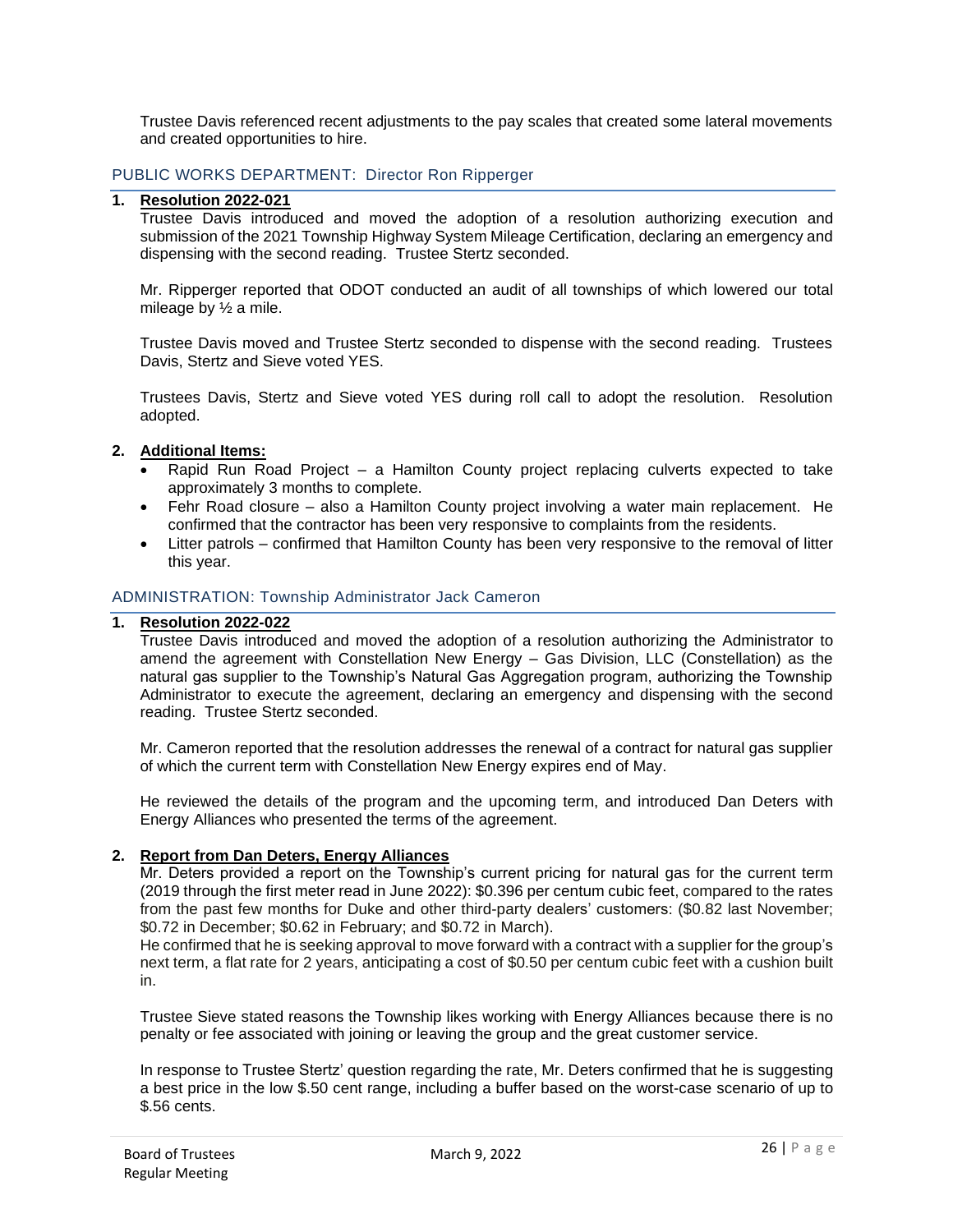Trustee Davis moved and Trustee Stertz seconded to dispense with the second reading. Trustees Davis, Stertz and Sieve voted YES.

Trustees Davis, Stertz and Sieve voted YES during roll call to adopt the resolution. Resolution adopted.

### **3. Resolution 2022-023**

Trustee Davis introduced and moved the adoption of a resolution approving participation in Region 2 Governance Structure under the OneOhio Memorandum of Understanding, declaring an emergency and dispensing with the second reading. Trustee Stertz seconded.

Mr. Cameron stated this is a settlement negotiated with the big pharmacy companies over the Opioid issues, confirming that the resolution establishes a governing structure for the program's management structure at the county level.

Trustee Davis moved and Trustee Stertz seconded to dispense with the second reading. Trustees Davis, Stertz and Sieve voted YES.

Trustees Davis, Stertz and Sieve voted YES during roll call to adopt the resolution. Resolution adopted.

## COMMUNITY DEVELOPMENT: Director Greg DeLong

- Recognizing that there were no nuisance resolutions on the agenda, Mr. Cameron confirmed that there were three resolutions declaring nuisances on the draft agenda, of which one of the violations was corrected on Friday, and two were correct as of this morning.
- In response to Trustee Davis' question regarding a recent complaint on Mapleton involving debris on the front porch and a truck parked on the front lawn, Mr. DeLong confirmed that violations have been ongoing at the property and that the property owner brings the violations into compliance within the required amount of time before the Township can declare it a nuisance. He confirmed that there is an informal order currently against the property with a due date of tomorrow; if it is not resolved, the nuisance will be on the agenda of the March 30<sup>th</sup> meeting.

## PUBLIC COMMENTS: Not Applicable.

## ANNOUNCEMENT OF COMMUNITY EVENTS:

- 1. Delhi Historical Society program: Findlay Market of Cincinnati History on Monday, March 14<sup>th</sup> at the Delhi Park Lodge at 7:00 p.m.
- 2. Delhi Branch Library In Person Homeschool Book Club on Wednesday, March 16<sup>th</sup> at 1:00 p.m.
- 3. Easter Egg Hunt hosted by the Delhi Business Association is on Saturday, April 9th at 10:00 a.m. at the Delhi Park Lodge.
- 4. Delhi Spring Craft & Vendor Show hosted by the Delhi Parks Dept. will be on Saturday, April 9th at the Delhi Senior Community Center.
- 5. Clean Up Delhi Day is on Saturday, May  $7<sup>th</sup>$  from 9:00 a.m. until 1:00 p.m. at the Delhi Senior Community Center on Neeb Road.
- 6. Paper Shredding Event hosted by the Delhi Business Association is on Saturday, May  $7<sup>th</sup>$  from 9:00 a.m. until noon at C.O. Harrison School.
- 7. Delhi Community Yard Sale is Saturday, May 14th from 8:30 a.m. until noon at the Delhi Senior Community Center.

Trustee Sieve thanked everyone for attending, and for being respectful with the comments that were shared from the podium.